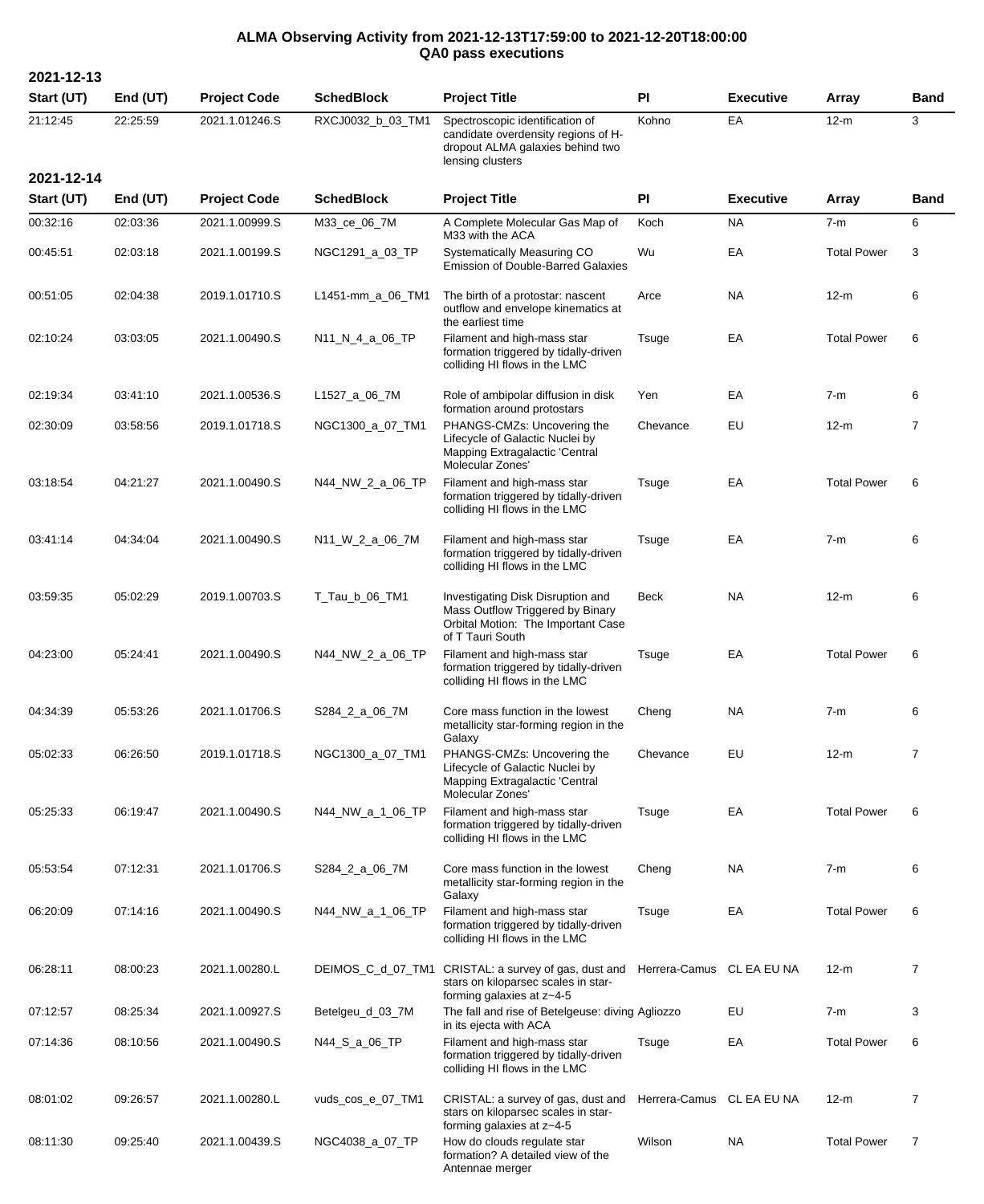| 08:25:38   | 09:44:42 | 2021.1.01616.L      | UGC_0669_a_06_7M  | ALMA JELLY - Survey of Nearby<br>Jellyfish and Ram Pressure Stripped<br>Galaxies                                                                       | Jachym         | EA EU NA         | $7-m$              | 6              |
|------------|----------|---------------------|-------------------|--------------------------------------------------------------------------------------------------------------------------------------------------------|----------------|------------------|--------------------|----------------|
| 09:26:12   | 10:44:03 | 2021.1.00783.S      | NGC4945_a_06_TP   | The Molecular Wind of NGC4945                                                                                                                          | <b>Bolatto</b> | NA.              | <b>Total Power</b> | 6              |
| 09:28:17   | 10:54:06 | 2021.1.00280.L      | vuds_cos_e_07_TM1 | CRISTAL: a survey of gas, dust and<br>stars on kiloparsec scales in star-<br>forming galaxies at z~4-5                                                 | Herrera-Camus  | CL EA EU NA      | $12-m$             | $\overline{7}$ |
| 09:44:45   | 10:58:39 | 2021.1.01616.L      | KUG_1140_a_06_7M  | ALMA JELLY - Survey of Nearby<br>Jellyfish and Ram Pressure Stripped<br>Galaxies                                                                       | Jachym         | EA EU NA         | $7-m$              | 6              |
| 10:55:27   | 12:13:40 | 2021.1.00783.S      | NGC4945_a_06_TP   | The Molecular Wind of NGC4945                                                                                                                          | <b>Bolatto</b> | <b>NA</b>        | <b>Total Power</b> | 6              |
| 11:00:50   | 11:48:21 | 2021.1.01216.S      | WW_Cha_b_06_TM1   | Infall in Class II Disks: A Chemical<br>Fountain of Youth?                                                                                             | Huang          | <b>NA</b>        | $12-m$             | 6              |
| 11:01:22   | 12:23:48 | 2021.1.01616.L      | UGC_0669_a_06_7M  | ALMA JELLY - Survey of Nearby<br>Jellyfish and Ram Pressure Stripped<br>Galaxies                                                                       | Jachym         | EA EU NA         | $7-m$              | 6              |
| 12:03:31   | 12:44:16 | 2021.1.01216.S      | WW_Cha_a_06_TM1   | Infall in Class II Disks: A Chemical<br>Fountain of Youth?                                                                                             | Huang          | <b>NA</b>        | $12-m$             | 6              |
| 12:20:58   | 13:38:54 | 2021.1.00783.S      | NGC4945_a_06_TP   | The Molecular Wind of NGC4945                                                                                                                          | <b>Bolatto</b> | <b>NA</b>        | <b>Total Power</b> | 6              |
| 12:25:56   | 14:01:28 | 2021.1.00621.S      | HD131488_a_07_7M  | Are CO-rich debris disks primordial or Cataldi<br>secondary?                                                                                           |                | EA               | $7-m$              | $\overline{7}$ |
| 12:54:33   | 14:26:14 | 2021.1.00128.L      | J1612437_a_06_TM1 | AGE-PRO: the ALMA survey of Gas Zhang<br>Evolution in PROtoplanetary disks                                                                             |                | CL EU NA         | $12-m$             | 6              |
| 17:30:13   | 18:47:40 | 2021.1.00172.L      | Sgr_A_st_aj_03_7M | ACES: The ALMA CMZ Exploration<br>Survey                                                                                                               | Longmore       | EA EU NA         | $7-m$              | 3              |
| 17:35:29   | 18:44:31 | 2019.2.00146.S      | 119368 a 03 TP    | Tracing the Flow into Dense Cores in Lu<br>High-Mass Star Forming Filaments                                                                            |                | EA               | <b>Total Power</b> | 3              |
| 18:08:52   | 18:43:23 | 2021.1.00869.L      | ad3a-256_a_03_TM1 | Bulge symmetry or not? The hidden<br>dynamics of the Far Side                                                                                          | Sjouwerman     | NA.              | $12-m$             | 3              |
| 18:46:36   | 19:55:00 | 2019.2.00146.S      | 119220 a 03 TP    | Tracing the Flow into Dense Cores in Lu<br>High-Mass Star Forming Filaments                                                                            |                | EA               | <b>Total Power</b> | 3              |
| 18:56:57   | 20:08:16 | 2021.1.00869.L      | ad3a-250_b_03_TM1 | Bulge symmetry or not? The hidden<br>dynamics of the Far Side                                                                                          | Sjouwerman     | NA.              | $12-m$             | 3              |
| 20:43:09   | 21:02:34 | 2021.1.01150.S      | IC_5063_a_06_TM1  | AGN-galaxy interplay through<br>multiphase outflows and feedback                                                                                       | Rojas          | <b>CL</b>        | $12-m$             | 6              |
| 21:02:19   | 21:46:21 | 2019.2.00146.S      | 119074_b_03_TP    | Tracing the Flow into Dense Cores in Lu<br>High-Mass Star Forming Filaments                                                                            |                | EA               | <b>Total Power</b> | 3              |
| 21:08:55   | 22:19:52 | 2021.1.01246.S      | RXCJ0032 c 03 TM1 | Spectroscopic identification of<br>candidate overdensity regions of H-<br>dropout ALMA galaxies behind two<br>lensing clusters                         | Kohno          | EA               | $12-m$             | 3              |
| 22:19:56   | 23:18:17 | 2021.1.00838.S      | H04_a_03_TM1      | Stars or Black Holes? What<br>mechanisms cause the rapid<br>shutdown of star formation at the end<br>of a burst?                                       | French         | <b>NA</b>        | $12-m$             | 3              |
| 23:05:55   | 00:23:23 | 2021.1.00199.S      | NGC1291_a_03_TP   | Systematically Measuring CO<br><b>Emission of Double-Barred Galaxies</b>                                                                               | Wu             | EA               | <b>Total Power</b> | 3              |
| 23:26:19   | 23:43:33 | 2021.1.00353.S      | j2313_a_06_TM1    | Probing gas excitation variations in<br>lensed starbursts at cosmic noon via<br>sub-kpc imaging of [CI] and the CO<br>ladder                           | Harrington     | EU               | $12-m$             | 6              |
| 23:38:42   | 01:02:54 | 2021.1.01644.S      | NGC1097_a_06_7M   | Probing the Excitation and the Mass- García-<br>Luminosity Conversion Factor of the Rodríguez<br>Dense, Star Forming Gas Across<br><b>Galaxy Disks</b> |                | EU               | $7-m$              | 6              |
| 23:44:22   | 00:35:04 | 2021.1.01188.S      | GDS-4105_a_03_TM1 | CO Kinematics at Cosmic Noon:<br>Timing the Redistribution of Metals<br><b>Around Galaxies</b>                                                         | Simons         | <b>NA</b>        | $12-m$             | 3              |
| 2021-12-15 |          |                     |                   |                                                                                                                                                        |                |                  |                    |                |
| Start (UT) | End (UT) | <b>Project Code</b> | <b>SchedBlock</b> | <b>Project Title</b>                                                                                                                                   | PI             | <b>Executive</b> | Array              | <b>Band</b>    |
| 00:23:26   | 01:40:44 | 2021.1.00199.S      | NGC1291_a_03_TP   | Systematically Measuring CO<br><b>Emission of Double-Barred Galaxies</b>                                                                               | Wu             | EA               | <b>Total Power</b> | 3              |
|            |          |                     |                   |                                                                                                                                                        |                |                  |                    |                |
| 00:35:08   | 01:47:20 | 2021.1.01246.S      | RXCJ0032_c_03_TM1 | Spectroscopic identification of<br>candidate overdensity regions of H-<br>dropout ALMA galaxies behind two<br>lensing clusters                         | Kohno          | EA               | $12-m$             | 3              |
| 01:02:57   | 02:25:00 | 2021.1.01626.S      | NGC_924_a_06_7M   | <b>CLoGS ACA</b>                                                                                                                                       | O'Sullivan     | NA.              | $7-m$              | 6              |
| 01:53:49   | 02:51:40 | 2021.1.00490.S      | N44_S_a_06_TP     | Filament and high-mass star<br>formation triggered by tidally-driven<br>colliding HI flows in the                                                      | Tsuge          | EA               | <b>Total Power</b> | 6              |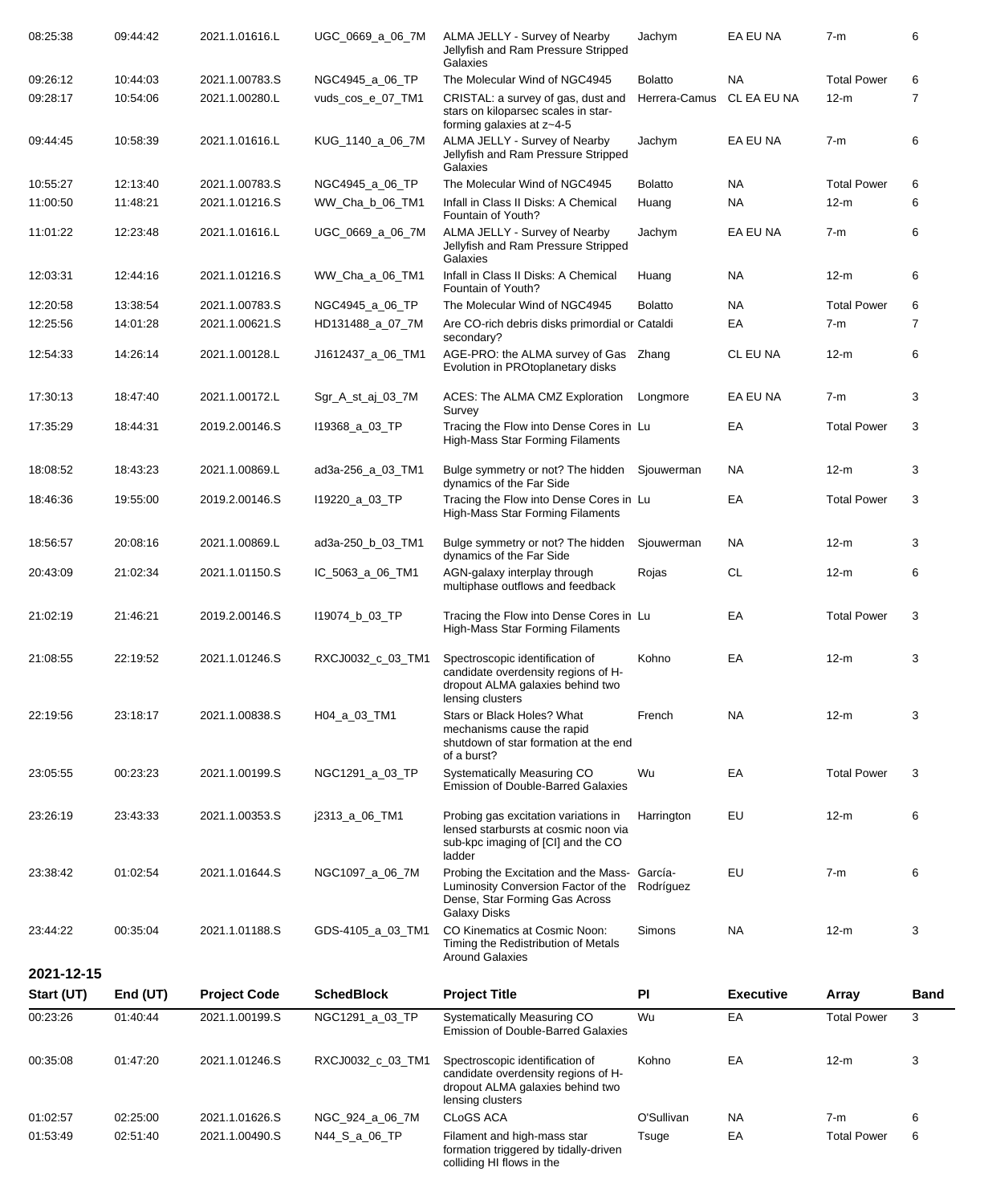|          |          |                |                   | <b>LMC</b>                                                                                                                 |                           |             |                    |                |
|----------|----------|----------------|-------------------|----------------------------------------------------------------------------------------------------------------------------|---------------------------|-------------|--------------------|----------------|
| 02:09:09 | 03:10:18 | 2021.1.01414.S | DQ_Tau_g_06_TM1   | Catch me if you can: time-variable<br>ionization of DQ Tau disk traced via<br>H13CO+                                       | van Terwisga              | EU          | $12-m$             | 6              |
| 02:40:15 | 04:01:53 | 2021.1.00536.S | L1527_a_06_7M     | Role of ambipolar diffusion in disk<br>formation around protostars                                                         | Yen                       | EA          | $7-m$              | 6              |
| 02:52:31 | 03:45:59 | 2021.1.00490.S | N11_W_2_a_06_TP   | Filament and high-mass star<br>formation triggered by tidally-driven<br>colliding HI flows in the LMC                      | Tsuge                     | EA          | <b>Total Power</b> | 6              |
| 03:10:22 | 03:53:09 | 2021.1.01075.S | TMC1A_a_07_TM2    | The ionisation fraction in embedded<br>outflows: TMC1A                                                                     | Ramsey                    | NA          | $12-m$             | 7              |
| 06:54:14 | 08:13:11 | 2021.1.01706.S | S284_2_a_06_7M    | Core mass function in the lowest<br>metallicity star-forming region in the<br>Galaxy                                       | Cheng                     | <b>NA</b>   | $7-m$              | 6              |
| 06:58:12 | 08:24:05 | 2021.1.00280.L | vuds_cos_e_07_TM1 | CRISTAL: a survey of gas, dust and<br>stars on kiloparsec scales in star-<br>forming galaxies at z~4-5                     | Herrera-Camus             | CL EA EU NA | $12-m$             | 7              |
| 07:02:50 | 08:12:54 | 2021.1.00200.S | LHA_120-_a_08_TP  | [CI] observations of the Magellanic<br>Supernova Remnant N49                                                               | Sano                      | EA          | <b>Total Power</b> | 8              |
| 08:13:23 | 09:30:35 | 2021.1.00199.S | NGC2859_a_03_TP   | Systematically Measuring CO<br><b>Emission of Double-Barred Galaxies</b>                                                   | Wu                        | EA          | <b>Total Power</b> | 3              |
| 08:13:49 | 09:32:53 | 2021.1.01616.L | UGC_0669_a_06_7M  | ALMA JELLY - Survey of Nearby<br>Jellyfish and Ram Pressure Stripped<br>Galaxies                                           | Jachym                    | EA EU NA    | $7-m$              | 6              |
| 08:29:50 | 09:51:38 | 2021.1.00280.L | DEIMOS_C_f_07_TM1 | CRISTAL: a survey of gas, dust and<br>stars on kiloparsec scales in star-<br>forming galaxies at z~4-5                     | Herrera-Camus             | CL EA EU NA | $12-m$             | $\overline{7}$ |
| 09:31:36 | 10:47:16 | 2021.1.00079.S | M83_e_08_TP       | Atomic carbon in a prototypical<br>barred-spiral galaxy                                                                    | Harada                    | EA          | <b>Total Power</b> | 8              |
| 09:34:01 | 10:52:56 | 2021.1.01616.L | UGC_0669_a_06_7M  | ALMA JELLY - Survey of Nearby<br>Jellyfish and Ram Pressure Stripped<br>Galaxies                                           | Jachym                    | EA EU NA    | $7-m$              | 6              |
| 09:54:08 | 11:17:37 | 2021.1.00280.L | DEIMOS_C_h_07_TM1 | CRISTAL: a survey of gas, dust and<br>stars on kiloparsec scales in star-<br>forming galaxies at z~4-5                     | Herrera-Camus             | CL EA EU NA | $12-m$             | $\overline{7}$ |
| 11:11:02 | 13:04:29 | 2019.2.00033.S | M83_b_08_7M       | Atomic carbon in a prototypical<br>barred-spiral galaxy M83                                                                | Harada                    | EA          | $7-m$              | 8              |
| 11:17:40 | 12:45:06 | 2021.1.00280.L | vuds_cos_d_07_TM1 | CRISTAL: a survey of gas, dust and<br>stars on kiloparsec scales in star-<br>forming galaxies at z~4-5                     | Herrera-Camus CL EA EU NA |             | $12-m$             | $\overline{7}$ |
| 12:58:17 | 14:29:56 | 2021.1.00128.L | J1612437_a_06_TM1 | AGE-PRO: the ALMA survey of Gas Zhang<br>Evolution in PROtoplanetary disks                                                 |                           | CL EU NA    | $12-m$             | 6              |
| 13:25:18 | 14:50:06 | 2021.1.01195.S | M83 b 03 TP       | Do "dense gas tracers" really trace<br>dense gas?                                                                          | Harada                    | EA          | <b>Total Power</b> | 3              |
| 13:33:00 | 14:50:33 | 2021.1.01195.S | M83_a_03_7M       | Do "dense gas tracers" really trace<br>dense gas?                                                                          | Harada                    | EA          | $7-m$              | 3              |
| 14:30:03 | 15:41:23 | 2021.1.00869.L | ad3a-211_a_03_TM1 | Bulge symmetry or not? The hidden<br>dynamics of the Far Side                                                              | Sjouwerman                | <b>NA</b>   | $12-m$             | 3              |
| 15:19:14 | 16:43:34 | 2019.2.00146.S | 118308_a_03_TP    | Tracing the Flow into Dense Cores in Lu<br>High-Mass Star Forming Filaments                                                |                           | EA          | <b>Total Power</b> | 3              |
| 15:41:29 | 17:05:02 | 2021.1.01364.S | Leonard_c_06_TM1  | Spatiochemically Profiling the Inner<br>Coma of C/2021 A1 (Leonard)                                                        | Drozdovskaya              | EU          | $12-m$             | 6              |
| 15:46:09 | 17:03:44 | 2021.1.00172.L | Sgr_A_st_aj_03_7M | ACES: The ALMA CMZ Exploration<br>Survey                                                                                   | Longmore                  | EA EU NA    | $7-m$              | 3              |
| 16:43:38 | 18:05:13 | 2019.2.00146.S | 119074_b_03_TP    | Tracing the Flow into Dense Cores in Lu<br>High-Mass Star Forming Filaments                                                |                           | EA          | <b>Total Power</b> | 3              |
| 17:32:27 | 18:43:51 | 2021.1.00869.L | ad3a-246_b_03_TM1 | Bulge symmetry or not? The hidden<br>dynamics of the Far Side                                                              | Sjouwerman                | NA.         | $12-m$             | 3              |
| 17:46:45 | 19:04:23 | 2021.1.00172.L | Sgr_A_st_aj_03_7M | ACES: The ALMA CMZ Exploration<br>Survey                                                                                   | Longmore                  | EA EU NA    | $7-m$              | 3              |
| 18:29:45 | 19:54:28 | 2019.2.00146.S | 118308_a_03_TP    | Tracing the Flow into Dense Cores in Lu<br>High-Mass Star Forming Filaments                                                |                           | EA          | <b>Total Power</b> | 3              |
| 18:43:57 | 19:50:45 | 2021.1.00869.L | ce3a-003_a_03_TM1 | Bulge symmetry or not? The hidden<br>dynamics of the Far Side                                                              | Sjouwerman                | NA.         | $12-m$             | 3              |
| 19:21:03 | 20:45:12 | 2021.1.01041.S | SS_433_w_a_04_7M  | High-resolution radio continuum<br>observations of the knots in W50 - A<br>PeVatron accelerator driven by SS<br>433's jets | Tsuji                     | EA          | $7-m$              | 4              |
| 20:03:33 | 21:16:05 | 2021.1.01720.S | V4046_Sg_a_03_TM1 | Benchmarking 13C fractionation with Loomis<br>HC3N in protoplanetary disks                                                 |                           | NA.         | $12-m$             | 3              |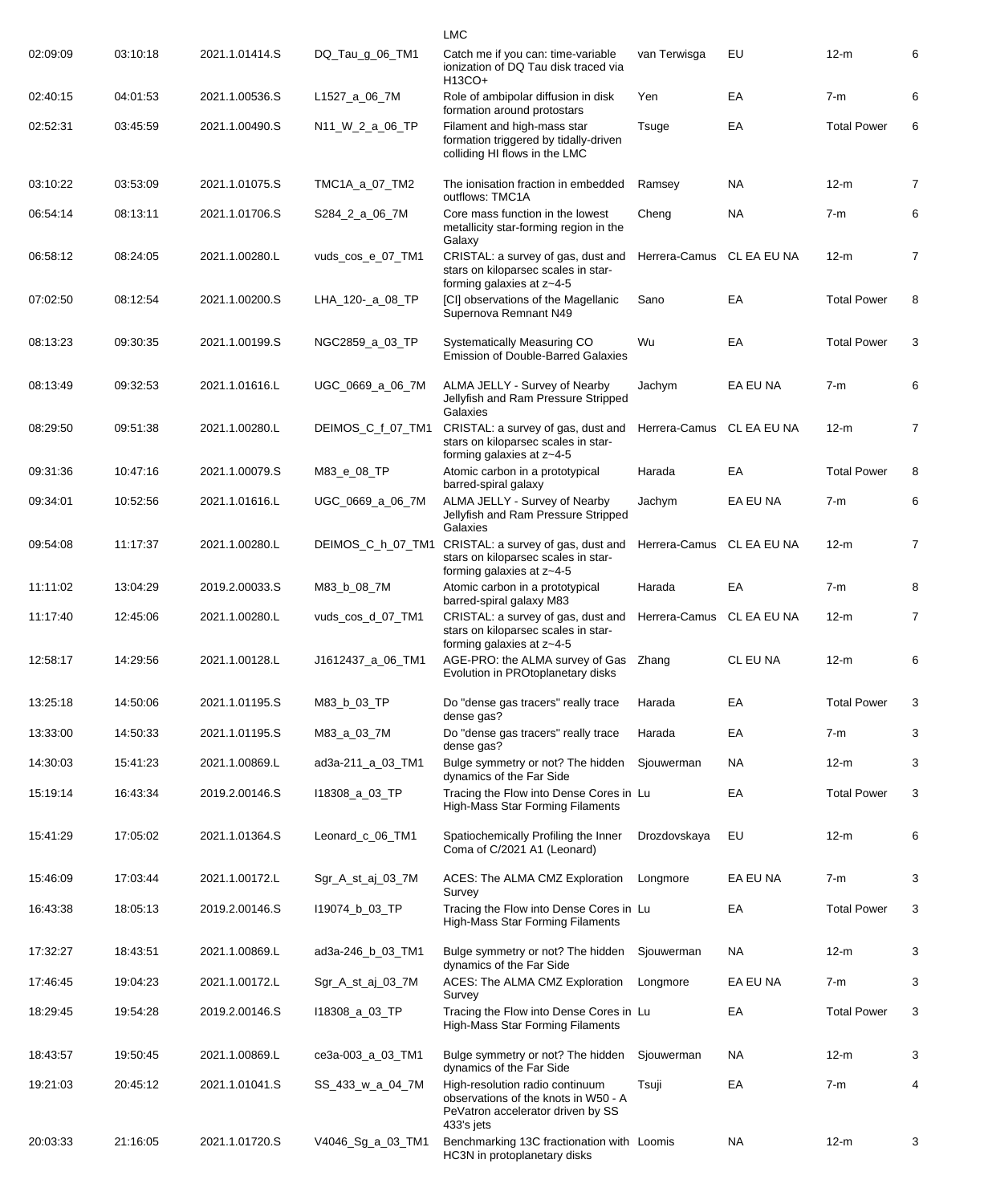| 20:45:15   | 22:00:01 | 2019.2.00110.S      | NGC_6822_a_03_7M  | An unbiased census of giant<br>molecular clouds in the low-metal<br>dwarf galaxy NGC 6822                                                              | Kohno      | EA               | $7-m$              | 3    |
|------------|----------|---------------------|-------------------|--------------------------------------------------------------------------------------------------------------------------------------------------------|------------|------------------|--------------------|------|
| 22:07:40   | 23:27:06 | 2021.1.00960.S      | 4C23.56 a 04 7M   | Detecting extended [CI] emission in<br>the 4C23.56 protocluster at z=2.5                                                                               | Lee        | EU               | $7-m$              | 4    |
| 22:58:09   | 00:07:38 | 2021.1.01246.S      | RXCJ0032_d_03_TM1 | Spectroscopic identification of<br>candidate overdensity regions of H-<br>dropout ALMA galaxies behind two<br>lensing clusters                         | Kohno      | EA               | $12-m$             | 3    |
| 23:10:51   | 00:28:14 | 2021.1.00199.S      | NGC1291_a_03_TP   | Systematically Measuring CO<br><b>Emission of Double-Barred Galaxies</b>                                                                               | Wu         | EA               | <b>Total Power</b> | 3    |
| 23:40:43   | 01:04:55 | 2021.1.01644.S      | NGC1097_a_06_7M   | Probing the Excitation and the Mass- García-<br>Luminosity Conversion Factor of the Rodríguez<br>Dense, Star Forming Gas Across<br><b>Galaxy Disks</b> |            | EU               | $7-m$              | 6    |
| 2021-12-16 |          |                     |                   |                                                                                                                                                        |            |                  |                    |      |
| Start (UT) | End (UT) | <b>Project Code</b> | <b>SchedBlock</b> | <b>Project Title</b>                                                                                                                                   | PI         | <b>Executive</b> | Array              | Band |
| 00:07:42   | 00:48:10 | 2021.1.00105.S      | ngc253_b_06_TM1   | The parsec scale view of the starburst Harada<br>ISM through molecular diagnostics                                                                     |            | EA               | $12-m$             | 6    |
| 00:28:18   | 01:45:40 | 2021.1.00199.S      | NGC1291_a_03_TP   | Systematically Measuring CO<br><b>Emission of Double-Barred Galaxies</b>                                                                               | Wu         | EA               | <b>Total Power</b> | 3    |
| 00:48:14   | 02:02:03 | 2019.1.01710.S      | L1451-mm_a_06_TM1 | The birth of a protostar: nascent<br>outflow and envelope kinematics at<br>the earliest time                                                           | Arce       | <b>NA</b>        | $12-m$             | 6    |
| 01:04:59   | 02:29:42 | 2021.1.01644.S      | NGC1097_a_06_7M   | Probing the Excitation and the Mass- García-<br>Luminosity Conversion Factor of the<br>Dense, Star Forming Gas Across<br><b>Galaxy Disks</b>           | Rodríguez  | EU               | $7-m$              | 6    |
| 02:00:59   | 02:55:11 | 2021.1.00490.S      | N11_W_2_a_06_TP   | Filament and high-mass star<br>formation triggered by tidally-driven<br>colliding HI flows in the LMC                                                  | Tsuge      | EA               | <b>Total Power</b> | 6    |
| 02:15:55   | 03:29:30 | 2019.1.01710.S      | L1451-mm_a_06_TM1 | The birth of a protostar: nascent<br>outflow and envelope kinematics at<br>the earliest time                                                           | Arce       | <b>NA</b>        | $12-m$             | 6    |
| 02:42:22   | 03:35:39 | 2021.1.00490.S      | N11_N_3_a_06_7M   | Filament and high-mass star<br>formation triggered by tidally-driven<br>colliding HI flows in the LMC                                                  | Tsuge      | EA               | $7-m$              | 6    |
| 02:55:15   | 03:58:50 | 2021.1.00490.S      | N11_N_2_a_06_TP   | Filament and high-mass star<br>formation triggered by tidally-driven<br>colliding HI flows in the LMC                                                  | Tsuge      | EA               | <b>Total Power</b> | 6    |
| 03:29:58   | 04:45:08 | 2019.A.00034.S      | L1489IRS_a_06_TM1 | Early Planet Formation in Embedded Tobin<br>Disks (eDisk Survey)                                                                                       |            | <b>NA</b>        | $12-m$             | 6    |
| 03:35:43   | 04:27:03 | 2021.1.00490.S      | N44_S_a_06_7M     | Filament and high-mass star<br>formation triggered by tidally-driven<br>colliding HI flows in the LMC                                                  | Tsuge      | ЕA               | $7-m$              | 6    |
| 03:58:54   | 05:01:04 | 2021.1.00490.S      | N11_N_2_a_06_TP   | Filament and high-mass star<br>formation triggered by tidally-driven<br>colliding HI flows in the LMC                                                  | Tsuge      | EA               | <b>Total Power</b> | 6    |
| 04:27:49   | 05:41:57 | 2021.1.01047.S      | LDN1589-_a_06_7M  | Formation of VLM stars and BD in<br>Lambda Orionis Star Forming Region<br>(LOSFR). ACA view of LDN1589                                                 | Mauco      | <b>CL</b>        | $7-m$              | 6    |
| 04:45:11   | 05:10:06 | 2019.1.00458.S      | HH_270-M_a_06_TM2 | What is Carving the Gaps in Young,<br><b>Embedded Disks?</b>                                                                                           | Sheehan    | NA               | $12-m$             | 6    |
| 05:01:08   | 05:58:03 | 2021.1.00490.S      | N44_N_a_06_TP     | Filament and high-mass star<br>formation triggered by tidally-driven<br>colliding HI flows in the LMC                                                  | Tsuge      | ЕA               | <b>Total Power</b> | 6    |
| 05:12:37   | 06:29:34 | 2021.1.01054.S      | VY_Canis_a_06_TM1 | Linking the Chemistry to the<br>Morphology of the Ejecta of<br>Supergiant VY Canis Majoris                                                             | Singh      | <b>NA</b>        | $12-m$             | 6    |
| 05:42:01   | 06:58:16 | 2021.1.01047.S      | LDN1589-_b_06_7M  | Formation of VLM stars and BD in<br>Lambda Orionis Star Forming Region<br>(LOSFR). ACA view of LDN1589                                                 | Mauco      | CL               | $7-m$              | 6    |
| 05:58:48   | 07:13:25 | 2021.1.00199.S      | NGC2859_a_03_TP   | Systematically Measuring CO<br><b>Emission of Double-Barred Galaxies</b>                                                                               | Wu         | EA               | <b>Total Power</b> | 3    |
| 06:32:54   | 07:10:24 | 2021.1.00869.L      | ad3a-224_a_03_TM1 | Bulge symmetry or not? The                                                                                                                             | Sjouwerman | <b>NA</b>        | $12-m$             | 3    |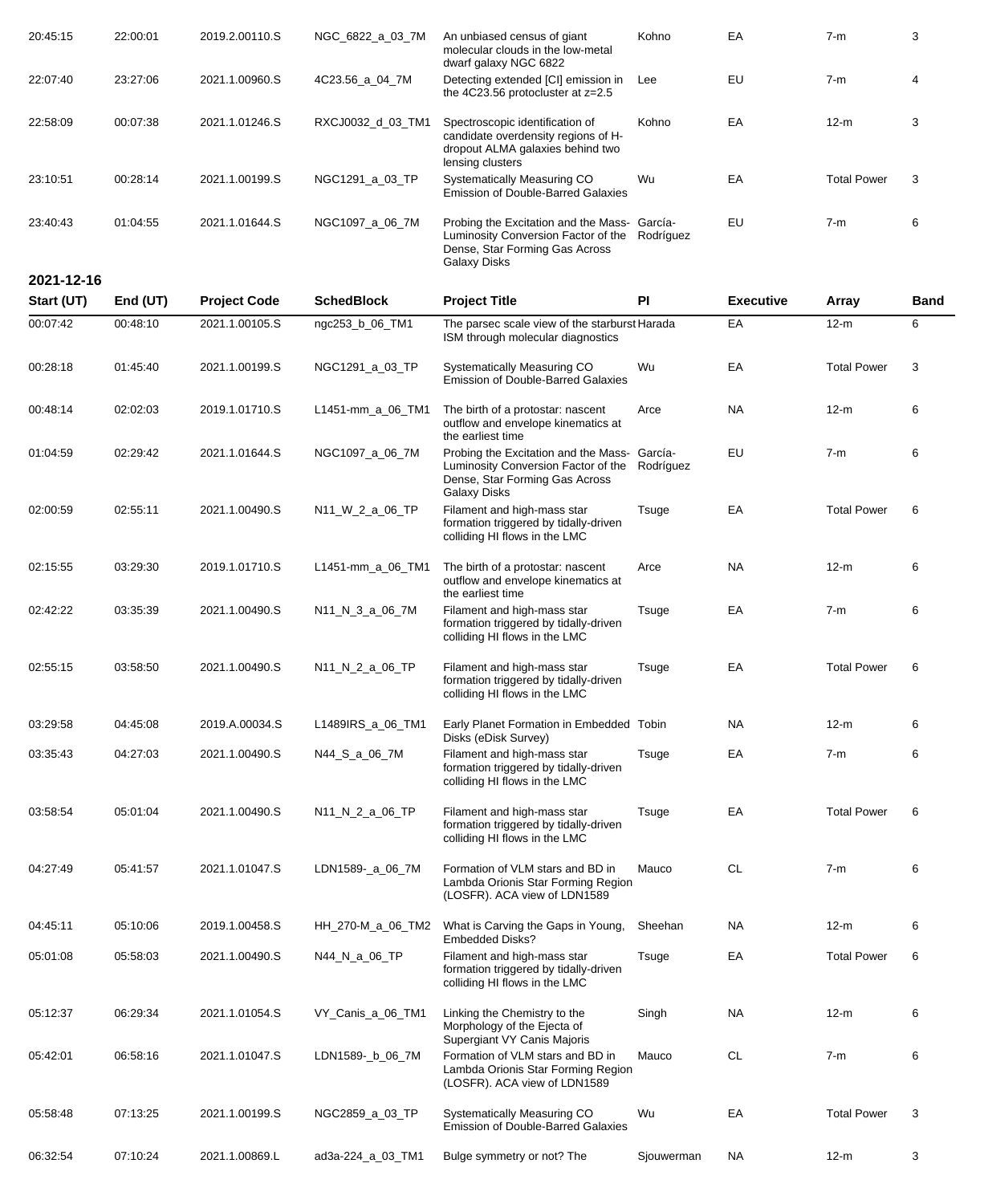|                          |                      |                     |                   | hidden dynamics of the Far Side                                                                                                    |               |                  |                    |                |
|--------------------------|----------------------|---------------------|-------------------|------------------------------------------------------------------------------------------------------------------------------------|---------------|------------------|--------------------|----------------|
| 06:58:19                 | 07:44:53             | 2021.1.01683.S      | SDSS_J08_a_04_7M  | The total molecular gas content of the Ramakrishnan<br>most luminous QSO 2s at $0.4 < z <$<br>0.8                                  |               | CL               | $7-m$              | 4              |
| 07:11:08                 | 08:30:53             | 2021.1.00869.L      | ad3a-197_a_03_TM1 | Bulge symmetry or not? The hidden<br>dynamics of the Far Side                                                                      | Sjouwerman    | <b>NA</b>        | $12-m$             | 3              |
| 07:13:29                 | 08:30:19             | 2021.1.00199.S      | NGC2859_a_03_TP   | Systematically Measuring CO<br><b>Emission of Double-Barred Galaxies</b>                                                           | Wu            | EA               | <b>Total Power</b> | 3              |
| 07:44:57                 | 09:07:03             | 2021.1.00740.S      | NGC2903_a_03_7M   | <b>Extragalactic Cloud Scale</b><br><b>Observations of High Critical Density</b><br>Tracers - Bridging the Gap to the<br>Milky Way | <b>Barnes</b> | EU               | $7-m$              | 3              |
| 08:31:00                 | 09:50:50             | 2021.1.00869.L      | ad3a-196 b 03 TM1 | Bulge symmetry or not? The hidden<br>dynamics of the Far Side                                                                      | Sjouwerman    | <b>NA</b>        | $12-m$             | 3              |
| 08:32:19                 | 09:32:19             | 2021.1.00199.S      | NGC3384_a_03_TP   | Systematically Measuring CO<br><b>Emission of Double-Barred Galaxies</b>                                                           | Wu            | EA               | <b>Total Power</b> | 3              |
| 09:07:08                 | 10:29:17             | 2021.1.00740.S      | NGC2903_a_03_7M   | <b>Extragalactic Cloud Scale</b><br><b>Observations of High Critical Density</b><br>Tracers - Bridging the Gap to the<br>Milky Way | <b>Barnes</b> | EU               | $7-m$              | 3              |
| 09:33:04                 | 10:57:21             | 2021.1.01195.S      | M83_b_03_TP       | Do "dense gas tracers" really trace<br>dense gas?                                                                                  | Harada        | EA               | <b>Total Power</b> | 3              |
| 09:51:39                 | 11:11:38             | 2021.1.00869.L      | ad3a-194_b_03_TM1 | Bulge symmetry or not? The hidden<br>dynamics of the Far Side                                                                      | Sjouwerman    | <b>NA</b>        | $12-m$             | 3              |
| 10:29:37                 | 11:47:12             | 2021.1.01195.S      | M83_a_03_7M       | Do "dense gas tracers" really trace<br>dense gas?                                                                                  | Harada        | EA               | $7-m$              | 3              |
| 10:57:28                 | 12:22:07             | 2021.1.01195.S      | M83_b_03_TP       | Do "dense gas tracers" really trace<br>dense gas?                                                                                  | Harada        | EA               | <b>Total Power</b> | 3              |
| 11:24:47                 | 12:09:00             | 2021.1.00607.S      | G231.3+7_a_03_TM1 | The dense gas star-formation law in<br>dusty star-forming galaxies at z~2-4                                                        | Canameras     | EU               | 12-m               | 3              |
| 12:30:10                 | 13:12:48             | 2021.1.01195.S      | M83_b_03_TP       | Do "dense gas tracers" really trace<br>dense gas?                                                                                  | Harada        | EA               | <b>Total Power</b> | 3              |
| 2021-12-17<br>Start (UT) |                      | <b>Project Code</b> | <b>SchedBlock</b> | <b>Project Title</b>                                                                                                               | PI            | <b>Executive</b> | Array              | <b>Band</b>    |
| 01:59:21                 | End (UT)<br>03:26:13 | 2019.2.00167.S      | L1448-C a 04 7M   | Grain growth in the youngest                                                                                                       | Galametz      | EU               | $7-m$              | $\overline{4}$ |
|                          |                      |                     |                   | protostellar envelopes: the pristine<br>properties of star and planet-forming<br>material                                          |               |                  |                    |                |
| 01:59:37                 | 03:03:57             | 2021.1.00252.S      | SPT0418-_a_04_TM1 | Star Formation Under the Cosmic<br>Microscope with JWST + ALMA                                                                     | Vieira        | <b>NA</b>        | $12-m$             | 4              |
| 02:00:25                 | 03:18:17             | 2021.1.00199.S      | NGC1291_a_03_TP   | Systematically Measuring CO<br><b>Emission of Double-Barred Galaxies</b>                                                           | Wu            | EA               | <b>Total Power</b> | 3              |
| 03:18:45                 | 04:21:51             | 2021.1.00490.S      | N11_N_2_a_06_TP   | Filament and high-mass star<br>formation triggered by tidally-driven<br>colliding HI flows in the LMC                              | Tsuge         | EA               | <b>Total Power</b> | 6              |
| 03:23:26                 | 03:40:33             | 2021.1.01150.S      | HE_0412-_a_06_TM1 | AGN-galaxy interplay through<br>multiphase outflows and feedback                                                                   | Rojas         | <b>CL</b>        | $12-m$             | 6              |
| 03:26:17                 | 04:19:52             | 2021.1.00490.S      | N11_N_2_a_06_7M   | Filament and high-mass star<br>formation triggered by tidally-driven<br>colliding HI flows in the LMC                              | Tsuge         | EA               | $7-m$              | 6              |
| 03:40:36                 | 04:54:29             | 2021.1.01378.S      | IRAS_F05_a_05_TM1 | Probing the molecular outflows and<br>dusty nuclei in local U/LIRGs                                                                | Nishimura     | EA               | $12-m$             | 5              |
| 04:19:56                 | 05:42:48             | 2021.1.01099.S      | TMC1_b_03_7M      | Revealing the Physical Properties of<br>Fibers in the TMC-1 Filament                                                               | Nakamura      | EA               | $7-m$              | 3              |
| 04:51:24                 | 06:08:38             | 2021.1.00199.S      | NGC1291_a_03_TP   | Systematically Measuring CO<br><b>Emission of Double-Barred Galaxies</b>                                                           | Wu            | EA               | <b>Total Power</b> | 3              |
| 05:08:31                 | 05:58:55             | 2021.1.01188.S      | GDS-4105_a_03_TM1 | CO Kinematics at Cosmic Noon:<br>Timing the Redistribution of Metals<br><b>Around Galaxies</b>                                     | Simons        | <b>NA</b>        | $12-m$             | 3              |
| 06:05:07                 | 06:27:42             | 2021.1.00168.S      | W0831+01_a_05_TM1 | CO SLEDs of Hot DOGs at z~3                                                                                                        | Faerber       | EU               | $12-m$             | 5              |
| 06:09:12                 | 07:23:53             | 2021.1.00199.S      | NGC2859_a_03_TP   | Systematically Measuring CO<br><b>Emission of Double-Barred Galaxies</b>                                                           | Wu            | EA               | <b>Total Power</b> | 3              |
| 06:28:45                 | 07:39:52             | 2021.1.00272.S      | MACSJ071_a_03_TM1 | Small but mighty: Reconciling a<br>paradoxical low-mass, ultra-dusty                                                               | Pope          | <b>NA</b>        | $12-m$             | 3              |
|                          |                      |                     |                   | galaxy at z=4.27                                                                                                                   |               |                  |                    |                |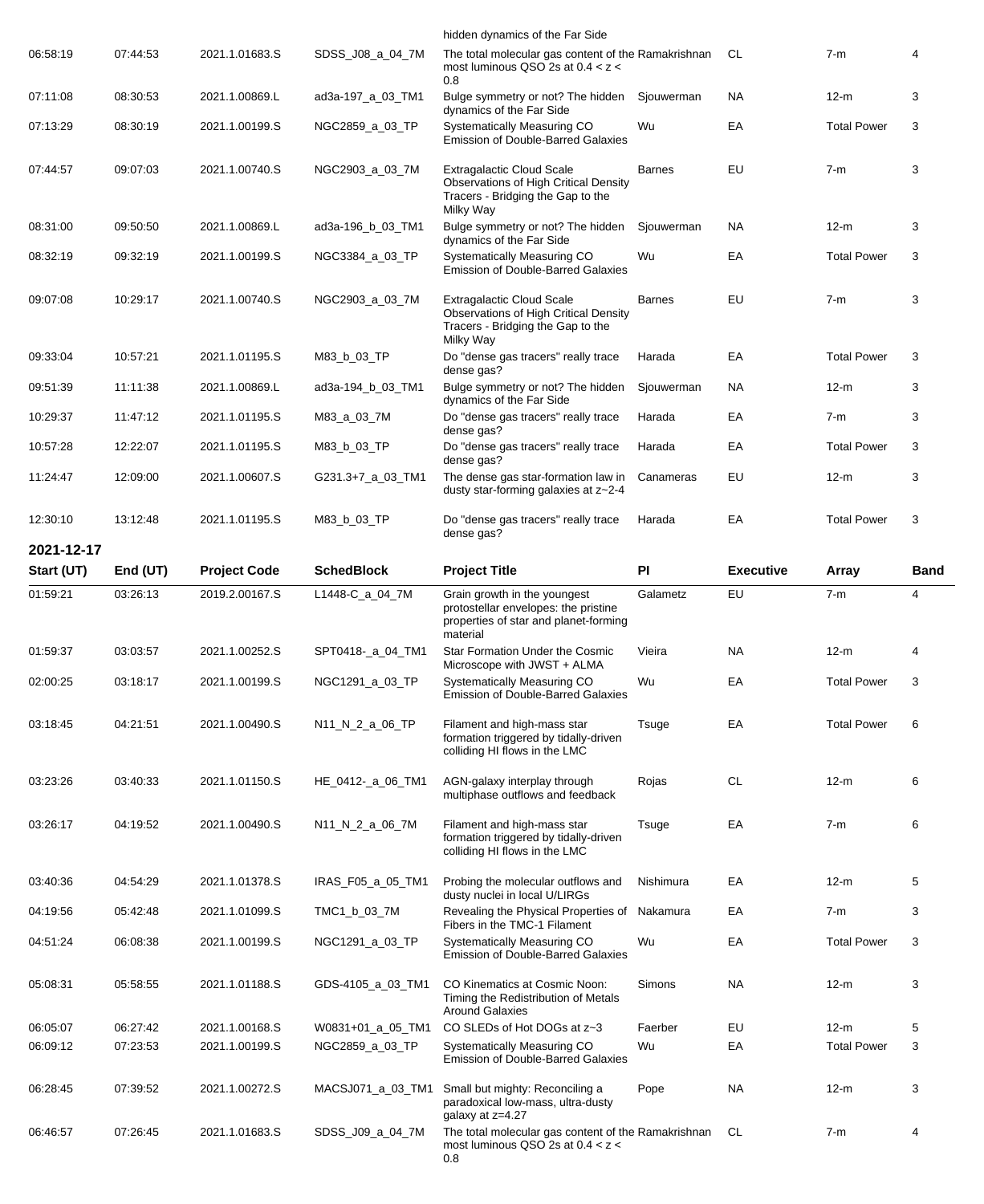| 07:23:56 | 08:40:45 | 2021.1.00199.S | NGC2859_a_03_TP   | Systematically Measuring CO<br><b>Emission of Double-Barred Galaxies</b>                                                       | Wu            | EA        | <b>Total Power</b> | 3 |
|----------|----------|----------------|-------------------|--------------------------------------------------------------------------------------------------------------------------------|---------------|-----------|--------------------|---|
| 07:26:48 | 08:49:02 | 2021.1.00740.S | NGC2903_a_03_7M   | <b>Extragalactic Cloud Scale</b><br>Observations of High Critical Density<br>Tracers - Bridging the Gap to the<br>Milky Way    | <b>Barnes</b> | EU        | $7-m$              | 3 |
| 07:39:55 | 08:02:17 | 2021.1.00168.S | W0831+01_a_05_TM1 | CO SLEDs of Hot DOGs at z~3                                                                                                    | Faerber       | EU        | $12-m$             | 5 |
| 08:16:34 | 09:36:11 | 2021.1.00869.L | ad3a-196_a_03_TM1 | Bulge symmetry or not? The hidden<br>dynamics of the Far Side                                                                  | Sjouwerman    | <b>NA</b> | $12-m$             | 3 |
| 08:40:47 | 09:57:29 | 2021.1.00199.S | NGC2859_a_03_TP   | Systematically Measuring CO<br>Emission of Double-Barred Galaxies                                                              | Wu            | EA        | <b>Total Power</b> | 3 |
| 08:49:05 | 10:11:12 | 2021.1.00740.S | NGC2903_a_03_7M   | <b>Extragalactic Cloud Scale</b><br>Observations of High Critical Density<br>Tracers - Bridging the Gap to the<br>Milky Way    | <b>Barnes</b> | EU        | $7-m$              | 3 |
| 09:36:57 | 10:57:15 | 2021.1.00869.L | ad3a-185_a_03_TM1 | Bulge symmetry or not? The hidden<br>dynamics of the Far Side                                                                  | Sjouwerman    | <b>NA</b> | $12-m$             | 3 |
| 09:57:33 | 11:21:54 | 2021.1.01195.S | M83_a_03_TP       | Do "dense gas tracers" really trace<br>dense gas?                                                                              | Harada        | EA        | <b>Total Power</b> | 3 |
| 10:11:15 | 11:33:35 | 2021.1.00740.S | NGC2903_a_03_7M   | <b>Extragalactic Cloud Scale</b><br>Observations of High Critical Density<br>Tracers - Bridging the Gap to the<br>Milky Way    | <b>Barnes</b> | EU        | $7-m$              | 3 |
| 11:38:25 | 12:06:51 | 2021.1.01195.S | M83_a_03_TP       | Do "dense gas tracers" really trace<br>dense gas?                                                                              | Harada        | EA        | <b>Total Power</b> | 3 |
| 21:37:38 | 22:36:17 | 2021.1.00838.S | H04_a_03_TM1      | Stars or Black Holes? What<br>mechanisms cause the rapid<br>shutdown of star formation at the end<br>of a burst?               | French        | <b>NA</b> | $12-m$             | 3 |
| 22:44:07 | 23:54:05 | 2021.1.01246.S | RXCJ0032_d_03_TM1 | Spectroscopic identification of<br>candidate overdensity regions of H-<br>dropout ALMA galaxies behind two<br>lensing clusters | Kohno         | EA        | $12-m$             | 3 |
| 23:54:13 | 01:05:11 | 2021.1.01291.S | U4-28702_a_03_TM1 | Molecular gas distributions in compactTadaki<br>dusty star-forming galaxies at z=2                                             |               | EA        | $12-m$             | 3 |

**2021-12-18**

| Start (UT) | End (UT) | <b>Project Code</b> | <b>SchedBlock</b> | <b>Project Title</b>                                                                                                 | PI           | <b>Executive</b> | Array              | <b>Band</b> |
|------------|----------|---------------------|-------------------|----------------------------------------------------------------------------------------------------------------------|--------------|------------------|--------------------|-------------|
| 00:32:59   | 01:50:47 | 2021.1.00199.S      | NGC1291_a_03_TP   | Systematically Measuring CO<br><b>Emission of Double-Barred Galaxies</b>                                             | Wu           | EA               | <b>Total Power</b> | 3           |
| 01:05:14   | 02:12:09 | 2021.1.01188.S      | GDS-4039_a_03_TM1 | CO Kinematics at Cosmic Noon:<br>Timing the Redistribution of Metals<br><b>Around Galaxies</b>                       | Simons       | <b>NA</b>        | $12-m$             | 3           |
| 01:56:52   | 03:21:45 | 2021.1.01099.S      | TMC1_b_03_7M      | Revealing the Physical Properties of Nakamura<br>Fibers in the TMC-1 Filament                                        |              | EA               | $7-m$              | 3           |
| 02:18:18   | 03:22:33 | 2021.1.01099.S      | TMC1_a_03_TP      | Revealing the Physical Properties of<br>Fibers in the TMC-1 Filament                                                 | Nakamura     | EA               | <b>Total Power</b> | 3           |
| 02:34:01   | 03:41:18 | 2021.1.01188.S      | GDS-4039_a_03_TM1 | CO Kinematics at Cosmic Noon:<br>Timing the Redistribution of Metals<br><b>Around Galaxies</b>                       | Simons       | <b>NA</b>        | $12-m$             | 3           |
| 03:21:49   | 04:44:13 | 2021.1.01099.S      | TMC1_b_03_7M      | Revealing the Physical Properties of Nakamura<br>Fibers in the TMC-1 Filament                                        |              | EA               | $7-m$              | 3           |
| 03:25:51   | 04:30:08 | 2021.1.01099.S      | TMC1_a_03_TP      | Revealing the Physical Properties of Nakamura<br>Fibers in the TMC-1 Filament                                        |              | EA               | <b>Total Power</b> | 3           |
| 03:42:20   | 04:48:52 | 2021.1.01188.S      | GDS-4039_a_03_TM1 | CO Kinematics at Cosmic Noon:<br>Timing the Redistribution of Metals<br><b>Around Galaxies</b>                       | Simons       | <b>NA</b>        | $12-m$             | 3           |
| 04:42:44   | 05:22:33 | 2021.1.01099.S      | TMC1_a_03_TP      | Revealing the Physical Properties of<br>Fibers in the TMC-1 Filament                                                 | Nakamura     | EA               | <b>Total Power</b> | 3           |
| 04:48:55   | 05:21:30 | 2021.1.01188.S      | GDS-4039_a_03_TM1 | CO Kinematics at Cosmic Noon:<br>Timing the Redistribution of Metals<br><b>Around Galaxies</b>                       | Simons       | <b>NA</b>        | $12-m$             | 3           |
| 20:44:38   | 21:54:23 | 2021.1.01364.S      | Leonard b 03 TM1  | Spatiochemically Profiling the Inner<br>Coma of C/2021 A1 (Leonard)                                                  | Drozdovskaya | EU               | $12-m$             | 3           |
| 22:02:30   | 22:50:55 | 2019.1.00863.T      | SGRB2_a_03_TM1    | Unveiling the First Short GRB<br>Millimeter Afterglows with ALMA                                                     | Fong         | <b>NA</b>        | $12-m$             | 3           |
| 22:52:35   | 23:37:48 | 2021.1.01307.S      | Mrk996 a 03 TM1   | Mapping the complex interplay<br>between massive star clusters and<br>their local ISM in a low-metallicity<br>galaxy | Amorin       | <b>CL</b>        | $12-m$             | 3           |
| 23:46:06   | 01:03:44 | 2021.1.00199.S      | NGC1291 a 03 TP   | Systematically Measuring CO<br><b>Emission of Double-Barred Galaxies</b>                                             | Wu           | EA               | <b>Total Power</b> | 3           |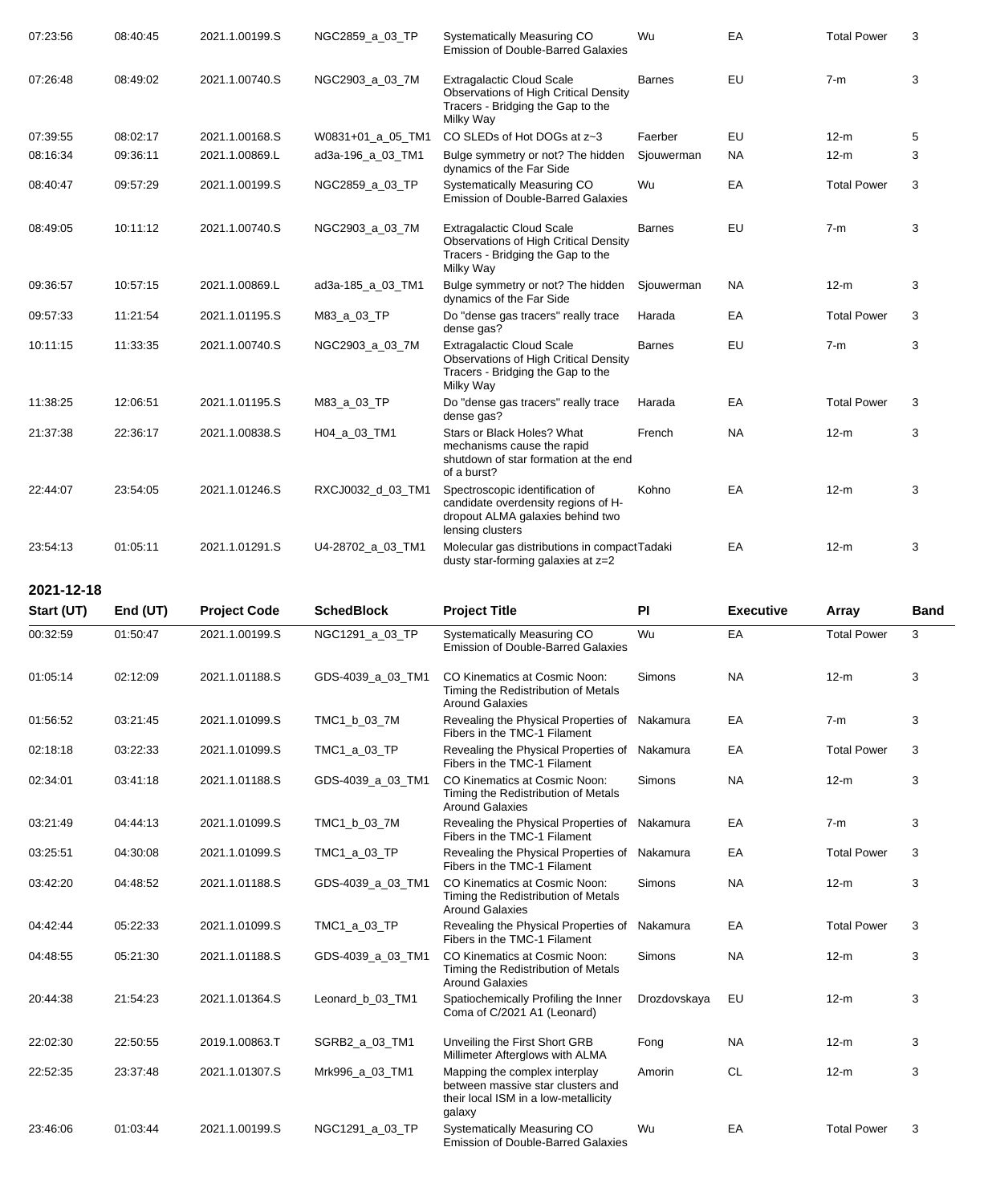| 23:50:17   | 00:59:10 | 2021.1.00024.S      | cdfs2+49_a_03_TM1 | A Legacy Survey of SMGs in the<br>CDF-S                                                                                              | Bauer        | <b>CL</b>        | $12-m$             | 3           |
|------------|----------|---------------------|-------------------|--------------------------------------------------------------------------------------------------------------------------------------|--------------|------------------|--------------------|-------------|
| 2021-12-19 |          |                     |                   |                                                                                                                                      |              |                  |                    |             |
| Start (UT) | End (UT) | <b>Project Code</b> | <b>SchedBlock</b> | <b>Project Title</b>                                                                                                                 | <b>PI</b>    | <b>Executive</b> | Array              | Band        |
| 00:59:13   | 01:55:23 | 2021.1.01650.S      | UDS-4664_a_03_TM1 | Towards a systematic redshift<br>determination of HST-dark galaxies                                                                  | Kohno        | EA               | $12-m$             | 3           |
| 01:03:48   | 02:21:20 | 2021.1.00199.S      | NGC1291_a_03_TP   | Systematically Measuring CO<br>Emission of Double-Barred Galaxies                                                                    | Wu           | EA               | <b>Total Power</b> | 3           |
| 01:51:52   | 03:16:48 | 2021.1.01099.S      | TMC1_b_03_7M      | Revealing the Physical Properties of Nakamura<br>Fibers in the TMC-1 Filament                                                        |              | ЕA               | $7-m$              | 3           |
| 02:09:33   | 02:41:36 | 2021.1.00407.S      | RXCJ0600_a_03_TM1 | Lifting the shroud on two IRAC-dark<br>dusty star-forming galaxies                                                                   | Bauer        | <b>CL</b>        | $12-m$             | 3           |
| 02:34:12   | 03:38:34 | 2021.1.01099.S      | TMC1_a_03_TP      | Revealing the Physical Properties of<br>Fibers in the TMC-1 Filament                                                                 | Nakamura     | EA               | <b>Total Power</b> | 3           |
| 02:42:23   | 03:38:30 | 2021.1.01650.S      | UDS-4664_b_03_TM1 | Towards a systematic redshift<br>determination of HST-dark galaxies                                                                  | Kohno        | EA               | $12-m$             | 3           |
| 03:17:26   | 04:39:52 | 2021.1.01099.S      | TMC1_b_03_7M      | Revealing the Physical Properties of<br>Fibers in the TMC-1 Filament                                                                 | Nakamura     | EA               | $7-m$              | 3           |
| 03:38:32   | 04:45:15 | 2021.1.01188.S      | GDS-4039_a_03_TM1 | CO Kinematics at Cosmic Noon:<br>Timing the Redistribution of Metals<br><b>Around Galaxies</b>                                       | Simons       | <b>NA</b>        | $12-m$             | 3           |
| 03:38:38   | 04:42:59 | 2021.1.01099.S      | $TMC1_a_03_TP$    | Revealing the Physical Properties of Nakamura<br>Fibers in the TMC-1 Filament                                                        |              | EA               | <b>Total Power</b> | 3           |
| 04:43:28   | 05:46:15 | 2021.1.01099.S      | TMC1_a_03_TP      | Revealing the Physical Properties of Nakamura<br>Fibers in the TMC-1 Filament                                                        |              | EA               | <b>Total Power</b> | 3           |
| 04:46:33   | 05:44:34 | 2021.1.00547.S      | CANDELS_a_03_TM1  | Wide ASPECS: Advancing Molecular Boogaard<br>Deep Fields to Large Areas                                                              |              | EU               | $12-m$             | 3           |
| 05:46:05   | 06:53:34 | 2021.1.01087.S      | L4_a_03_TM1       | Mapping the extended environment of Rotermund<br>a massive z=4 protocluster candidate<br>discovered in the 2500 deg^2 SPT<br>survey. |              | <b>NA</b>        | $12-m$             | 3           |
| 06:34:28   | 07:51:45 | 2021.1.00199.S      | NGC2859_a_03_TP   | Systematically Measuring CO<br><b>Emission of Double-Barred Galaxies</b>                                                             | Wu           | EA               | <b>Total Power</b> | 3           |
| 06:34:48   | 07:55:26 | 2021.1.00199.S      | NGC2859_a_03_7M   | Systematically Measuring CO<br><b>Emission of Double-Barred Galaxies</b>                                                             | Wu           | EA               | $7-m$              | 3           |
| 06:58:25   | 07:29:08 | 2021.1.00407.S      | RXCJ0600_b_03_TM1 | Lifting the shroud on two IRAC-dark Bauer<br>dusty star-forming galaxies                                                             |              | <b>CL</b>        | $12-m$             | 3           |
| 07:37:29   | 08:12:39 | 2021.1.00407.S      | RXCJ0949_b_03_TM1 | Lifting the shroud on two IRAC-dark<br>dusty star-forming galaxies                                                                   | Bauer        | CL               | $12-m$             | 3           |
| 08:16:29   | 08:49:13 | 2021.1.00407.S      | RXCJ0949_c_03_TM1 | Lifting the shroud on two IRAC-dark<br>dusty star-forming galaxies                                                                   | Bauer        | <b>CL</b>        | $12-m$             | 3           |
| 10:25:29   | 11:43:25 | 2021.1.01195.S      | M83_a_03_7M       | Do "dense gas tracers" really trace<br>dense gas?                                                                                    | Harada       | EA               | $7-m$              | 3           |
| 10:26:55   | 11:51:32 | 2021.1.01195.S      | M83_a_03_TP       | Do "dense gas tracers" really trace<br>dense gas?                                                                                    | Harada       | EA               | <b>Total Power</b> | 3           |
| 10:41:57   | 12:03:51 | 2021.1.00869.L      | ad3a-185_b_03_TM1 | Bulge symmetry or not? The hidden<br>dynamics of the Far Side                                                                        | Sjouwerman   | <b>NA</b>        | $12-m$             | 3           |
| 12:04:32   | 13:22:25 | 2021.1.01195.S      | M83_a_03_7M       | Do "dense gas tracers" really trace<br>dense gas?                                                                                    | Harada       | EA               | $7-m$              | 3           |
| 12:13:27   | 13:26:46 | 2021.1.00869.L      | ad3a-184_a_03_TM1 | Bulge symmetry or not? The hidden<br>dynamics of the Far Side                                                                        | Sjouwerman   | <b>NA</b>        | $12-m$             | 3           |
| 14:16:04   | 15:36:38 | 2021.1.00172.L      | Sgr_A_st_aj_03_7M | ACES: The ALMA CMZ Exploration<br>Survey                                                                                             | Longmore     | EA EU NA         | $7-m$              | 3           |
| 14:16:57   | 15:39:00 | 2021.1.00172.L      | Sgr_A_st_ad_03_TP | ACES: The ALMA CMZ Exploration<br>Survey                                                                                             | Longmore     | EA EU NA         | <b>Total Power</b> | 3           |
| 21:05:20   | 22:13:15 | 2021.1.01364.S      | Leonard_b_03_TM1  | Spatiochemically Profiling the Inner<br>Coma of C/2021 A1 (Leonard)                                                                  | Drozdovskaya | EU               | $12-m$             | 3           |
| 22:13:19   | 23:06:51 | 2021.1.01246.S      | RXCJ0032_a_03_TM1 | Spectroscopic identification of<br>candidate overdensity regions of H-<br>dropout ALMA galaxies behind two<br>lensing clusters       | Kohno        | EA               | $12-m$             | 3           |
| 23:14:59   | 00:07:43 | 2021.1.01246.S      | RXCJ0032_a_03_TM1 | Spectroscopic identification of<br>candidate overdensity regions of H-<br>dropout ALMA galaxies behind two<br>lensing clusters       | Kohno        | EA               | $12-m$             | 3           |
| 2021-12-20 |          |                     |                   |                                                                                                                                      |              |                  |                    |             |
| Start (UT) | End (UT) | <b>Project Code</b> | <b>SchedBlock</b> | <b>Project Title</b>                                                                                                                 | PI           | <b>Executive</b> | Array              | <b>Band</b> |
| 00:07:46   | 01:14:39 | 2021.1.01188.S      | GDS-4039_a_03_TM1 | CO Kinematics at Cosmic Noon:                                                                                                        | Simons       | <b>NA</b>        | $12-m$             | 3           |